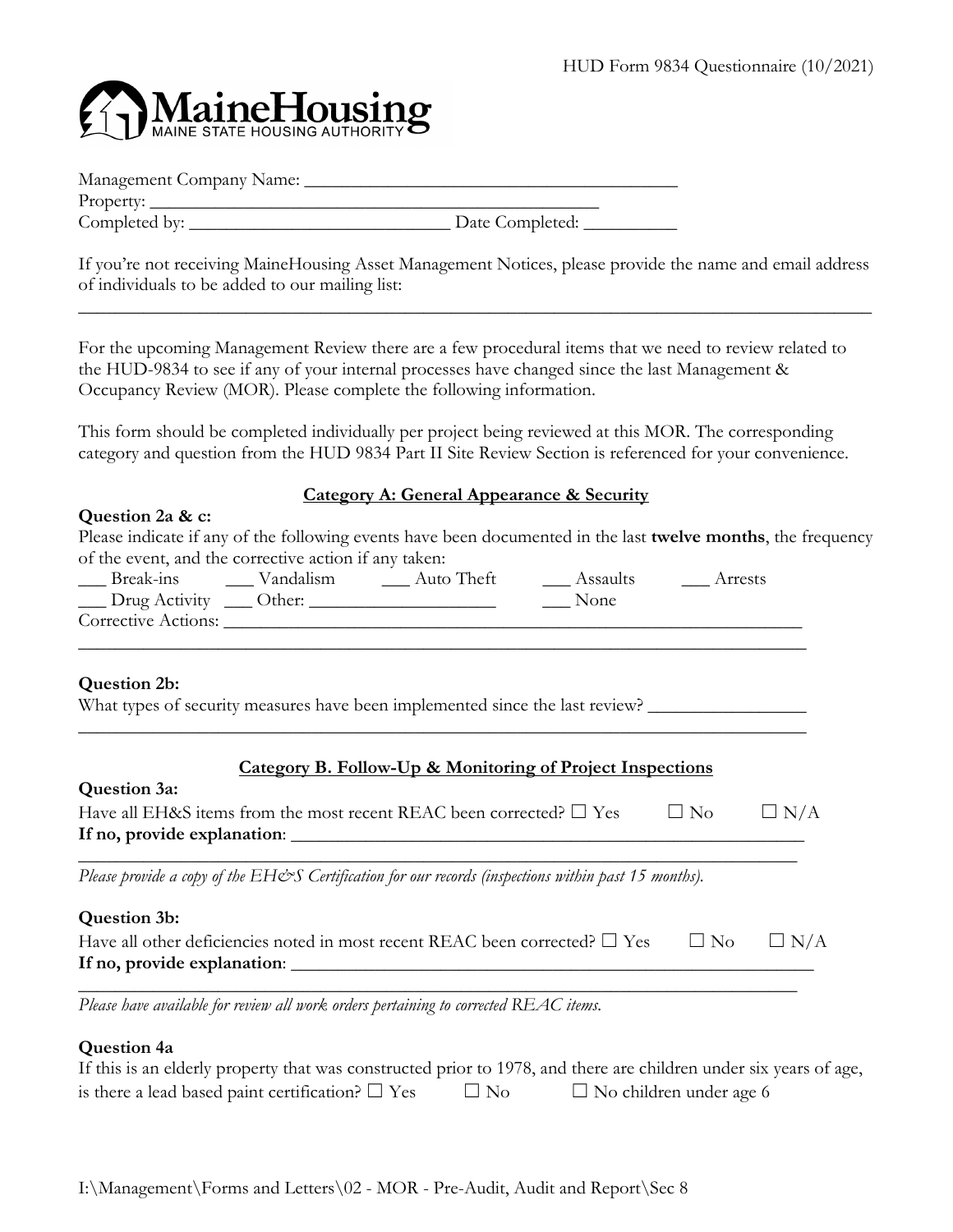## HUD Form 9834 Questionnaire (10/2021) **Category C. Maintenance & Standard Operating Procedures**

| Question $5a - c$ :                                                                                              |
|------------------------------------------------------------------------------------------------------------------|
| Confirm there is a schedule for preventative maintenance/servicing for the following items checked:              |
| $\Box$ Heating & A/C Equipment $\Box$ Water Heaters $\Box$ Carpets/Drapes $\Box$ Roof, Gutter, Fascia Inspection |
| $\Box$ Major Appliances $\Box$ Elevators $\Box$ Motor Vehicles $\Box$ Sewer Lines $\Box$ Exterior Painting       |
| $\Box$ Windows $\Box$ Recreations Equipment $\Box$ Landscaping Maintenance                                       |
| $\Box$ Other:                                                                                                    |
|                                                                                                                  |
| Question 5d:                                                                                                     |

Identify employee(s), names(s), and title(s) responsible for conducting inspections:

## **Question 5h:**

|  |                                             |                       | What is the average number of days from move out until the unit is ready for occupancy? (Maintenance) |
|--|---------------------------------------------|-----------------------|-------------------------------------------------------------------------------------------------------|
|  | 0 Bedroom: 1 Bedroom: 2 Bedroom: 3 Bedroom: | 4 Bedroom: 5 Bedroom: |                                                                                                       |

\_\_\_\_\_\_\_\_\_\_\_\_\_\_\_\_\_\_\_\_\_\_\_\_\_\_\_\_\_\_\_\_\_\_\_\_\_\_\_\_ \_\_\_\_\_\_\_\_\_\_\_\_\_\_\_\_\_\_\_\_\_\_\_\_\_\_\_\_\_\_\_\_\_\_\_\_\_\_ \_\_\_\_\_\_\_\_\_\_\_\_\_\_\_\_\_\_\_\_\_\_\_\_\_\_\_\_\_\_\_\_\_\_\_\_\_\_\_\_ \_\_\_\_\_\_\_\_\_\_\_\_\_\_\_\_\_\_\_\_\_\_\_\_\_\_\_\_\_\_\_\_\_\_\_\_\_\_

If the average number of days exceeds 10 days, please explain the reasons for delays:

#### **Question 5k:**

| Is there a backlog of work orders? $\square$ Yes $\square$ No |                                                                  |  |
|---------------------------------------------------------------|------------------------------------------------------------------|--|
| Total Number backlogged: _                                    | Number between 1-3 days: _____ 4-7 days: _____ More than 1 week: |  |

\_\_\_\_\_\_\_\_\_\_\_\_\_\_\_\_\_\_\_\_\_\_\_\_\_\_\_\_\_\_\_\_\_\_\_\_\_\_\_\_\_\_\_\_\_\_\_\_\_\_\_\_\_\_\_\_\_\_\_\_\_\_\_\_\_\_\_\_\_\_\_\_\_\_\_\_\_\_\_\_\_

#### **Question 6a:**

|                       |                       | What is the average number of days for unit turn over? (Move out date to Move in date) (Vacancy) |            |
|-----------------------|-----------------------|--------------------------------------------------------------------------------------------------|------------|
| 0 Bedroom: 1 Bedroom: | 2 Bedroom: 3 Bedroom: | 4 Bedroom:                                                                                       | 5 Bedroom: |

\_\_\_\_\_\_\_\_\_\_\_\_\_\_\_\_\_\_\_\_\_\_\_\_\_\_\_\_\_\_\_\_\_\_\_\_\_\_\_\_\_\_\_\_\_\_\_\_\_\_\_\_\_\_\_\_\_\_\_\_\_\_\_\_\_\_\_\_\_\_\_\_\_\_\_\_\_\_\_\_\_

If the average number of days exceeds 30 days please explain the reasons for delays:

#### **Please provide the following information:**

|                   | (Category C. Question 6a-b): | As of date   Number of Vacancies   Number of vacant units ready to rent |
|-------------------|------------------------------|-------------------------------------------------------------------------|
|                   |                              |                                                                         |
|                   |                              |                                                                         |
|                   |                              |                                                                         |
|                   |                              |                                                                         |
| Questions 6c & d: |                              |                                                                         |

| Are there any factors contributing to vacancy problems? $\square$ Yes $\square$ No |  |
|------------------------------------------------------------------------------------|--|
| If yes, explain what actions are being taken to resolve:                           |  |

## **Question 7:**

| Have any of the following energy savings measures been implemented in the last 12 months?                                        |
|----------------------------------------------------------------------------------------------------------------------------------|
| $\Box$ Caulking & Weather Stripping $\Box$ Storm doors/windows $\Box$ Consumer education                                         |
| $\Box$ Water saver devices $\Box$ Extra insulation $\Box$ Lighting $\Box$ Appliances $\Box$ Solar $\Box$ Wind $\Box$ Mini-splits |
| $\Box$ Heat conversions $\Box$ Other:                                                                                            |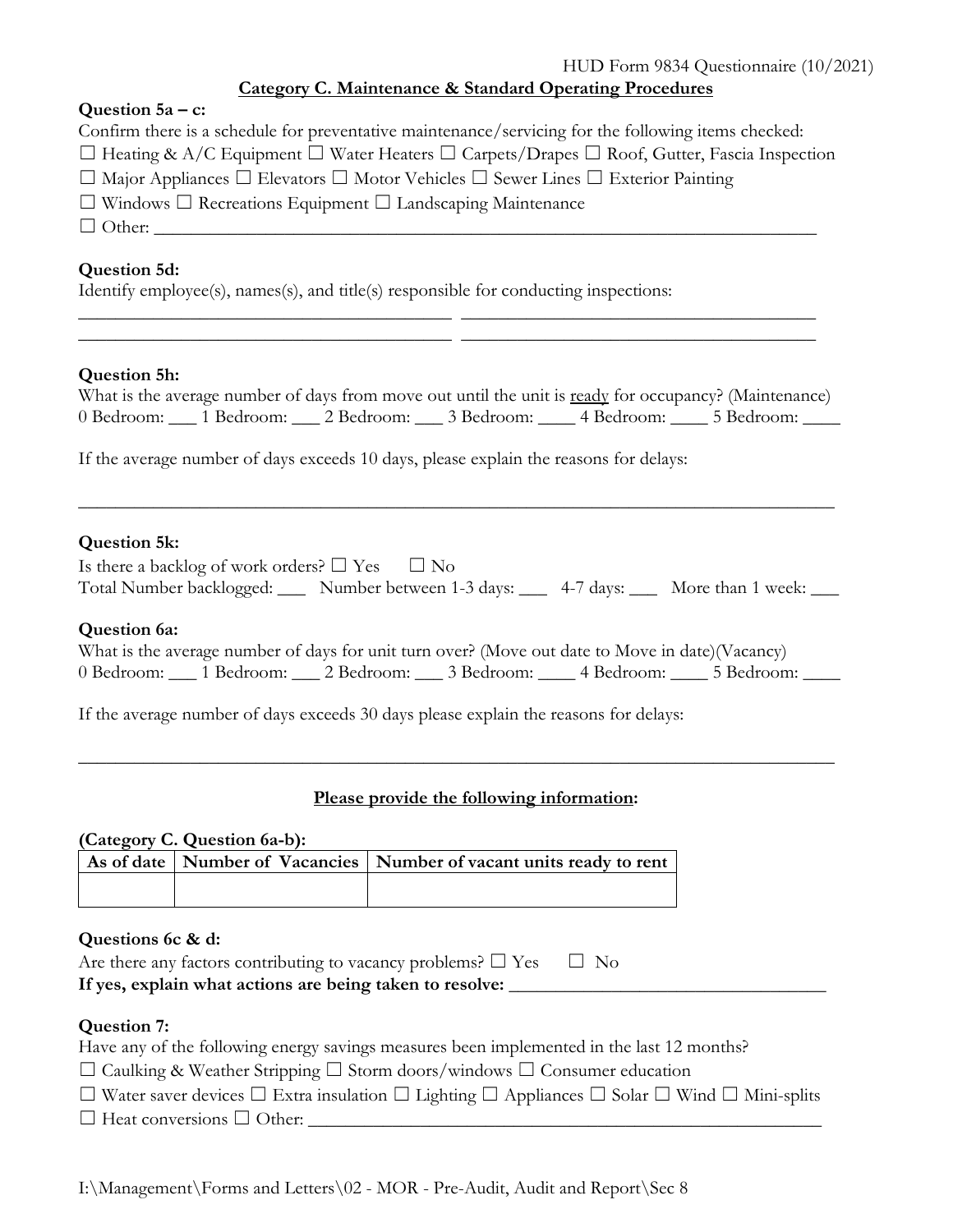HUD Form 9834 Questionnaire (10/2021)

**Category E. Leasing and Occupancy**

| Question 14a – d:                                                                                                                                                                              |
|------------------------------------------------------------------------------------------------------------------------------------------------------------------------------------------------|
| Have there been any changes to your application since the last management review? $\square$ Yes<br>No.<br>$\Box$                                                                               |
| If yes, identify the revision date and provide a copy with the changes highlighted:                                                                                                            |
| <b>Question 14f:</b>                                                                                                                                                                           |
| Has a Section 8 unit been leased to a police officer or security personnel who is over the income limits for the<br>project since the last management review? $\square$ Yes<br>$\Box$ No       |
| If yes, has HUD or the Contract Administrator authorized the admission? $\square$ Yes<br>$\Box$ No                                                                                             |
| Question 14g:                                                                                                                                                                                  |
| Has the Tenant Selection Plan been updated since the last management review? $\square$ Yes<br>$\Box$ No<br>If yes, identify the revision date and provide a copy with the changes highlighted: |
|                                                                                                                                                                                                |

## **Number of Applicants on Waiting List (Category E. Question 14i):**

|  | $\vert 0 BR \vert 1 BR \vert 2 BR \vert 3 BR \vert$ |  |
|--|-----------------------------------------------------|--|
|  |                                                     |  |

#### **Question 15a:**

Have there been any changes made in the lease or lease addenda over the past 12 months?  $\Box$  Yes  $\Box$  No **If yes, please provide a copy of the document(s) along with the HUD or CA approval.** Note changes could be made to the House Rules and would not need HUD or CA approval.

#### **Question 15b & c:**

Aside from rents and security deposits, list any other charges and the amount assessed (lockouts, replacement  $keys, A/C, etc.): \_\_$ 

\_\_\_\_\_\_\_\_\_\_\_\_\_\_\_\_\_\_\_\_\_\_\_\_\_\_\_\_\_\_\_\_\_\_\_\_\_\_\_\_\_\_\_\_\_\_\_\_\_\_\_\_\_\_\_\_\_\_\_\_\_\_\_\_\_\_\_\_\_\_\_\_\_\_\_\_\_\_\_\_\_

Has HUD approved these charges?  $\square$  Yes  $\square$  No **If yes, please attach approval**.

## **Question 16a – d:**

|                                  |  | Are tenants notified of termination of tenancy or assistance in accordance with HUD requirements? |  |  |
|----------------------------------|--|---------------------------------------------------------------------------------------------------|--|--|
|                                  |  | $\Box$ Yes $\Box$ No $\Box$ N/A (No terminations of tenancy or assistance in the past 12 months.) |  |  |
| If yes, reasons for termination: |  |                                                                                                   |  |  |

| Has management pursued eviction/termination of assistance for all individuals subject to lifetime sex |  |
|-------------------------------------------------------------------------------------------------------|--|
| offender registration requirement admitted after $6/25/01$ ? $\Box$ Yes $\Box$ No $\Box$ N/A          |  |
| (Note to reviewer: If "Yes", reference Addendum D for information that must be obtained from $O/A$ .) |  |

In accordance with the O/A policies and procedures, have any household members subject to a state lifetime sex offender registration requirement been identified at re-certification?  $\Box$  Yes  $\Box$  No (**Note to reviewer:** If "**Yes**", reference Addendum D for information that must be obtained from O/A.)

#### **Number of Evictions (Category E. Question 16b):**

| Number of   Avg. Cost<br>Evictions | per Eviction | <b>Reason For Each Eviction</b> |
|------------------------------------|--------------|---------------------------------|
|                                    |              |                                 |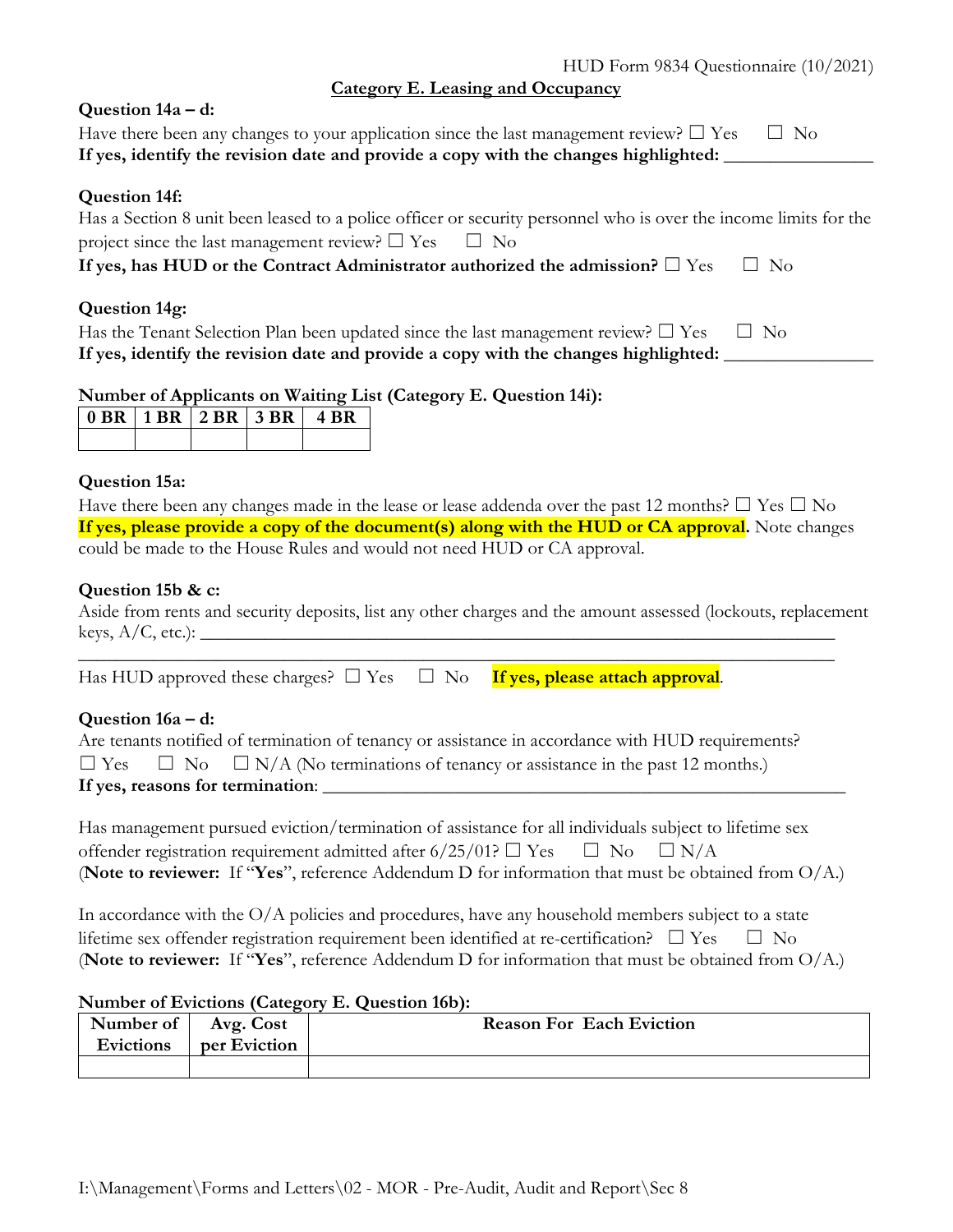### **Question 21b**

Is documentation relating to an individual's domestic violence, dating violence, or stalking kept in a separate file in a secure location from other tenant files?  $\Box$  Yes  $\Box$  No  $\Box$  N/A

## **Question 21d**

Who is authorized to have access to the tenant files (name and title)? (Use additional paper if needed.) \_\_\_\_\_\_\_\_\_\_\_\_\_\_\_\_\_\_\_\_\_\_\_\_\_\_\_\_\_\_\_\_\_\_\_\_\_\_\_\_ \_\_\_\_\_\_\_\_\_\_\_\_\_\_\_\_\_\_\_\_\_\_\_\_\_\_\_\_\_\_\_\_\_\_\_\_\_\_

\_\_\_\_\_\_\_\_\_\_\_\_\_\_\_\_\_\_\_\_\_\_\_\_\_\_\_\_\_\_\_\_\_\_\_\_\_\_\_\_ \_\_\_\_\_\_\_\_\_\_\_\_\_\_\_\_\_\_\_\_\_\_\_\_\_\_\_\_\_\_\_\_\_\_\_\_\_\_

### **(Category E. Summary of Tenant File Reviews, Question 22h-iii):**

#### **Number of Rejections**

**Number of Rejections**

## **Category F. Tenant/Management Relations**

| Question 23c                                                                               |  |
|--------------------------------------------------------------------------------------------|--|
| Is there an active formal tenant organization at this property? Yes No                     |  |
| <b>Question 24b</b>                                                                        |  |
| Is there a Resident Service Coordinator assigned to the project? <b>E</b> Yes<br>$\Box$ No |  |
| If yes, how many hours does the RSC dedicate per week? ______ Days ______ Hours per day    |  |
| If no, what services are offered in place of RSC Services?                                 |  |
|                                                                                            |  |

# **Category G. General Management** ■

#### **Question 27a**

|                                                         | Has management <b>made an effort</b> to employ tenants in accordance with Section 3 of the Housing and |
|---------------------------------------------------------|--------------------------------------------------------------------------------------------------------|
| Community Development Act of 1968? $\Box$ Yes $\Box$ No |                                                                                                        |

## **Question 27b HUD Boston requires completion for every project.** List all staff charged to the project: (Use additional paper if needed.) Or  $\Box$  **Check here if staff salaries are paid directly through Management Fee**

| Staff: Name/Title | Date   | $\%$ of | Annual  | Unit  | Receiving         | Occupying a     |
|-------------------|--------|---------|---------|-------|-------------------|-----------------|
|                   | Hired: | time    | Salary: | Size: | Subsidy?          | Non-Income      |
|                   |        | Charged |         |       | (If Living        | Producing       |
|                   |        | to the  |         |       | On-site)          | Unit?           |
|                   |        | Site:   |         |       |                   |                 |
|                   |        |         |         |       | $\Box Y \Box N$   | $\Box Y \Box N$ |
|                   |        |         |         |       | $\Box Y \Box N$   | $\Box Y \Box N$ |
|                   |        |         |         |       | $\Box Y \Box N$   | $\Box Y \Box N$ |
|                   |        |         |         |       | $\Box Y \Box N$   | $\Box Y \Box N$ |
|                   |        |         |         |       | $\Box$ Y $\Box$ N | $\Box Y \Box N$ |

## **Addendum B Part: C Section 504**

|               | Is there a formal, written grievance procedure that provides for resolution of complaints alleging |  |
|---------------|----------------------------------------------------------------------------------------------------|--|
|               | discrimination based on disability, as required by Section 8.53(b)? $\Box$ Yes $\Box$ No           |  |
| If yes, date: |                                                                                                    |  |